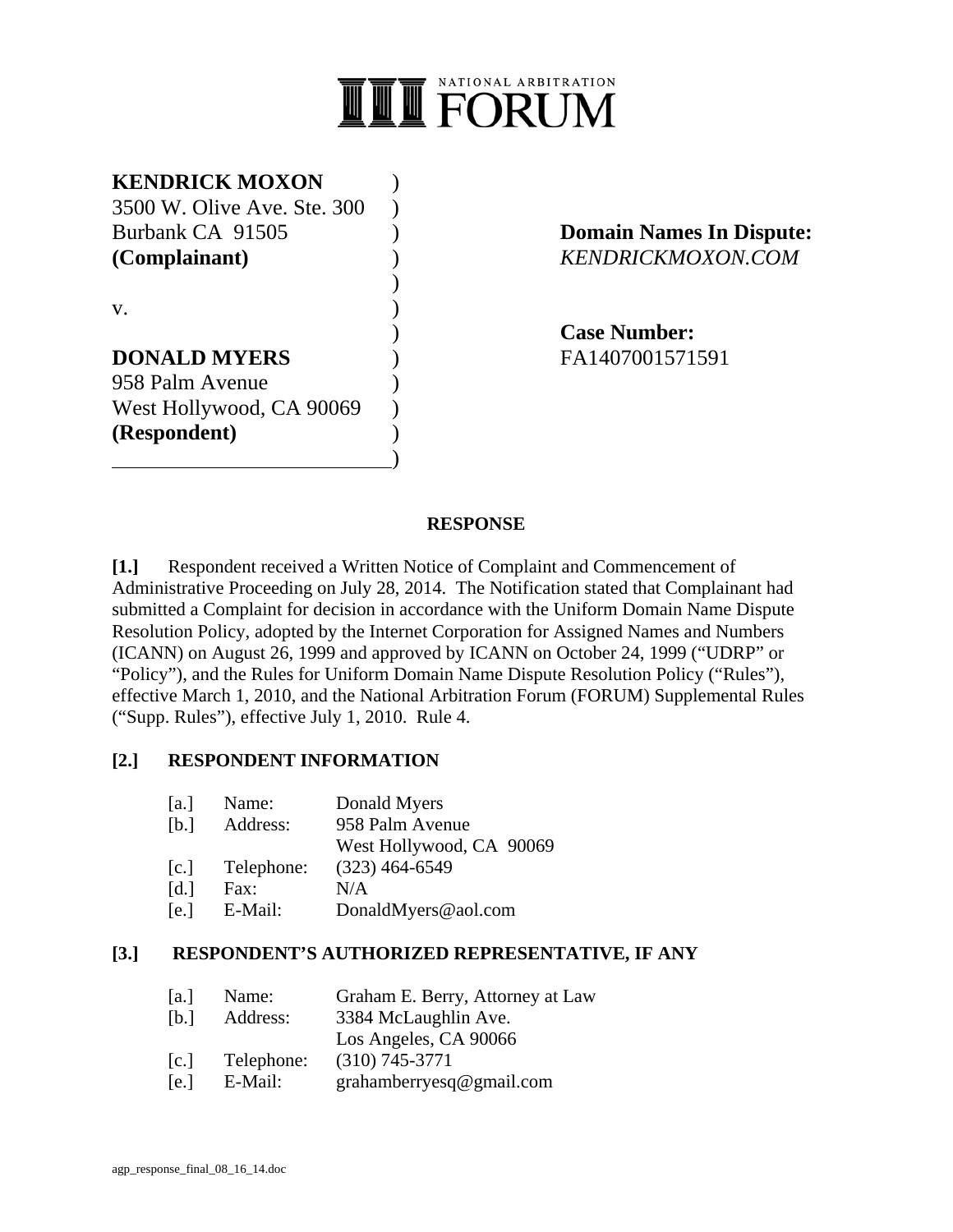UDRP Rule 5(b) (ii).

Respondent's preferred contact person for correspondence relating to this case:

| [a.] | <b>Contact Name:</b> | Graham E. Berry, Attorney at Law |
|------|----------------------|----------------------------------|
| [b.] | Contact Email:       | grahamberryesq@gmail.com         |

Rule  $5(b)$  (iii).

The Respondent chooses to have this dispute heard before a (check one):  *X single-member administrative panel; \_\_\_\_ three-member administrative panel].*  Rule  $5(b)$  (iv).

#### **[4.] RESPONSE TO FACTUAL AND LEGAL ALLEGATIONS MADE IN COMPLAINT**

This Response specifically rebuts the statements and allegations contained in the Complaint and includes any and all bases for the Respondent to retain registration and use of the disputed domain name. Rule 5(b) (i).

My name is Graham Berry. I represent Donald Myers in this matter and all of his previous legal first amendment conflicts with the Church of Scientology and its members. On most occasions the church has been represented by Mr. Moxon who is part of the legal unit of its notorious Office of Special Affairs I myself have litigated against the Church of Scientology for decades, often battling with Mr. Moxon in court. I have also traveled many times to Europe to give speeches on Scientology's effect on the American criminal justice system. A link called "V for Vexatious" on the home page of the website in question documents our latest legal history.

My client has frozen the content of KENDRICKMOXON.COM until this ownership issue is quickly resolved. Although my client has documented on the website in question many events in the history of this website's ownership since 2010, that will not happen this time. There will be no public disclosure of this legal action online anywhere by my client until the ownership issue is dealt with.

I have represented Mr. Myers in Scientology related first amendment legal issues since 2008. As a participant with Anonymous his moniker is the "Angry Gay Pope" and that is how he has branded himself online. It is his service mark just as "Kendrick Moxon" is the complainant's claimed service mark. My client will hereafter be referred to as the "Respondent," the "Angry Gay Pope," "AGP" or simply "the Pope". The Church of Scientology will be referred to as "the Church" and "COS."

#### **[a.] PROMINENT DISCLAIMER ON WEBSITE**

 Despite the Complainant stating that "*Confusing similarity is self-manifest. The Disputed Domain wholly incorporates the common law Mark, and is therefore identical thereto. The Disputed Domain contains no textual elements that would distinguish it from the Complainant*" there is a prominent textual disclaimer on the home page as shown in ANNEX A. Indeed, the Disputed Domain actually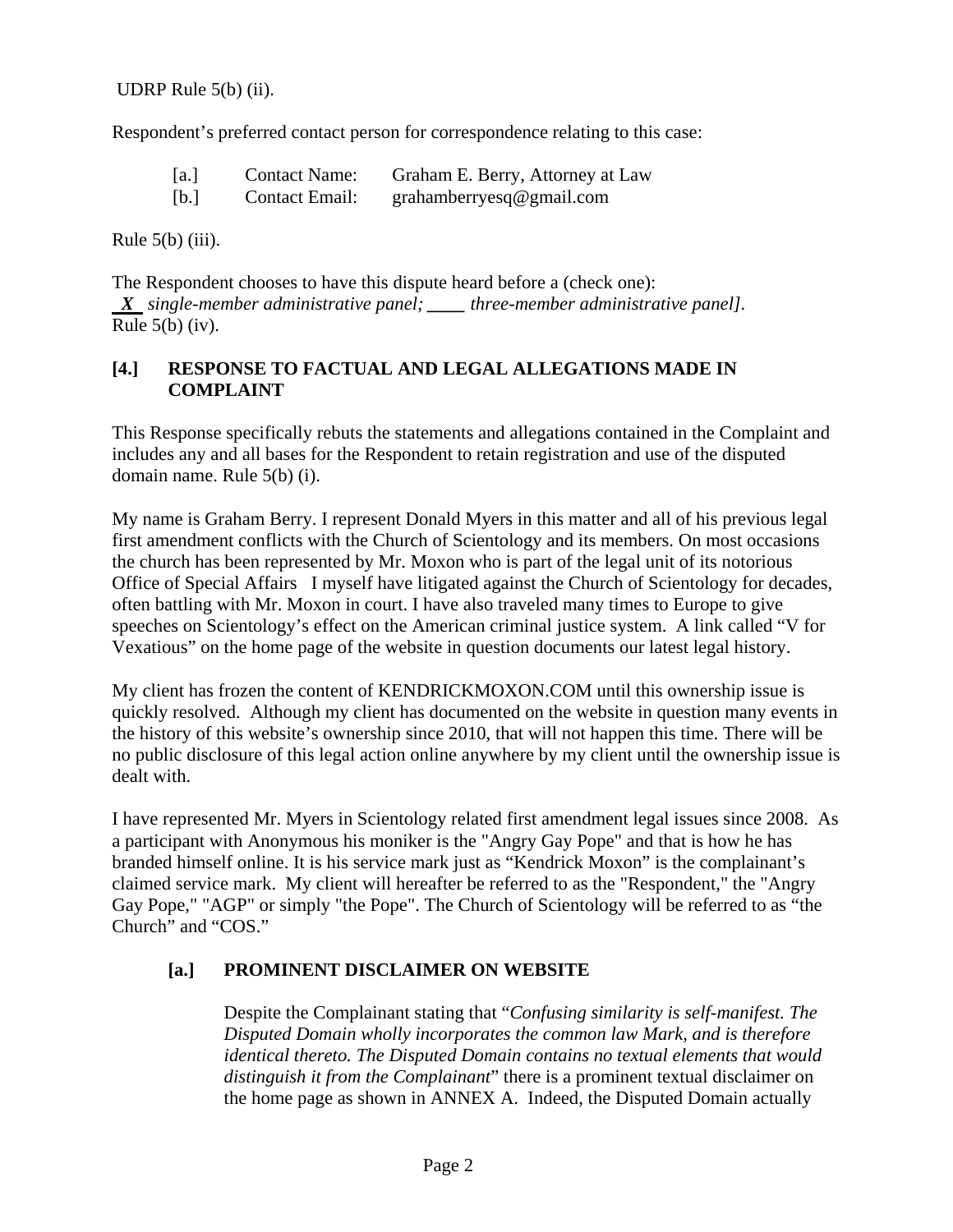states "DISCLAIMER: This website is neither run by, nor associated with, infamous Scientology lawyer Kendrick Lichty Moxon. The opinions expressed are not necessarily those of notorious cult lawyer Kendrick Lichty Moxon." The text was designed to be very visible yet Mr. Moxon ignored it in his complaint. Mr. Moxon has lied already. This is a common Scientology tactic, especially in the courtroom. He sees what he wants to see.

 The home page of the website in question features a large photo of Mr. Moxon in a circle. It is not a target, a crosshairs, a bloody red X ... it is just a large circle with a human face in it placed to get the viewer's attention so they will notice the disclaimer. My client, a Disney animator, believes human faces draw the viewer's eyes the best.

 Mr. Moxon also has no home page of his own for the Respondent to mimic. The Respondent MUST use Moxon's common law mark because there is no way to refer to him without using his real name. Meanwhile the Angry Gay Pope is part of Anonymous.

# **[b.] COMPLAINANT HAS NO FUNCTIONING WEBSITE OF HIS OWN**

 Despite being something of a celebrity in Church of Scientology historical and social circles (and in the eyes of protesters) Mr. Moxon keeps a low profile. He is not a prominent Los Angeles attorney. Although he lists his email address as kmoxon@kmoxonlaw.com in this complaint there is no functional "KMOXONLAW.COM." As shown in ANNEX B of the response his website is a blank white page. There is not even a "coming soon" graphic or a 404 error text. He has no business web page, no personal home page, no Facebook or other social media page. There are no websites which visitors could confuse with his own. That is why it was so easy for the Angry Gay Pope to buy the domain name in the first place. If there ever were a deterrent to finding work today not having a presence on the web would be it. But this does not seem to bother Mr. Moxon. He has had years to build a competitive website but he has not. According to the WHOIS record in Complainant's ANNEX B he only registered this unused domain on December 31, 2013, several years after my client created his fully functioning website.

 If a legitimate business home page for Mr. Moxon actually existed a link would have been placed on KENDRICKMOXON.COM allowing the visitor to go there and read the Complainant's side of events. Let visitors judge for themselves. But he has decided to stay hidden. This creates more curiosity in the public about Rick. Curiosity that demands a website. So little is seen of him or his family that, when his wife appeared on a Toastmasters YouTube video, this news was quickly shared among protesters and the video was placed on KENDRICKMOXON.COM.

 The existence of KMOXONLAW.COM proves that the respondent has not prevented the Complainant from reflecting his service mark in a corresponding domain name.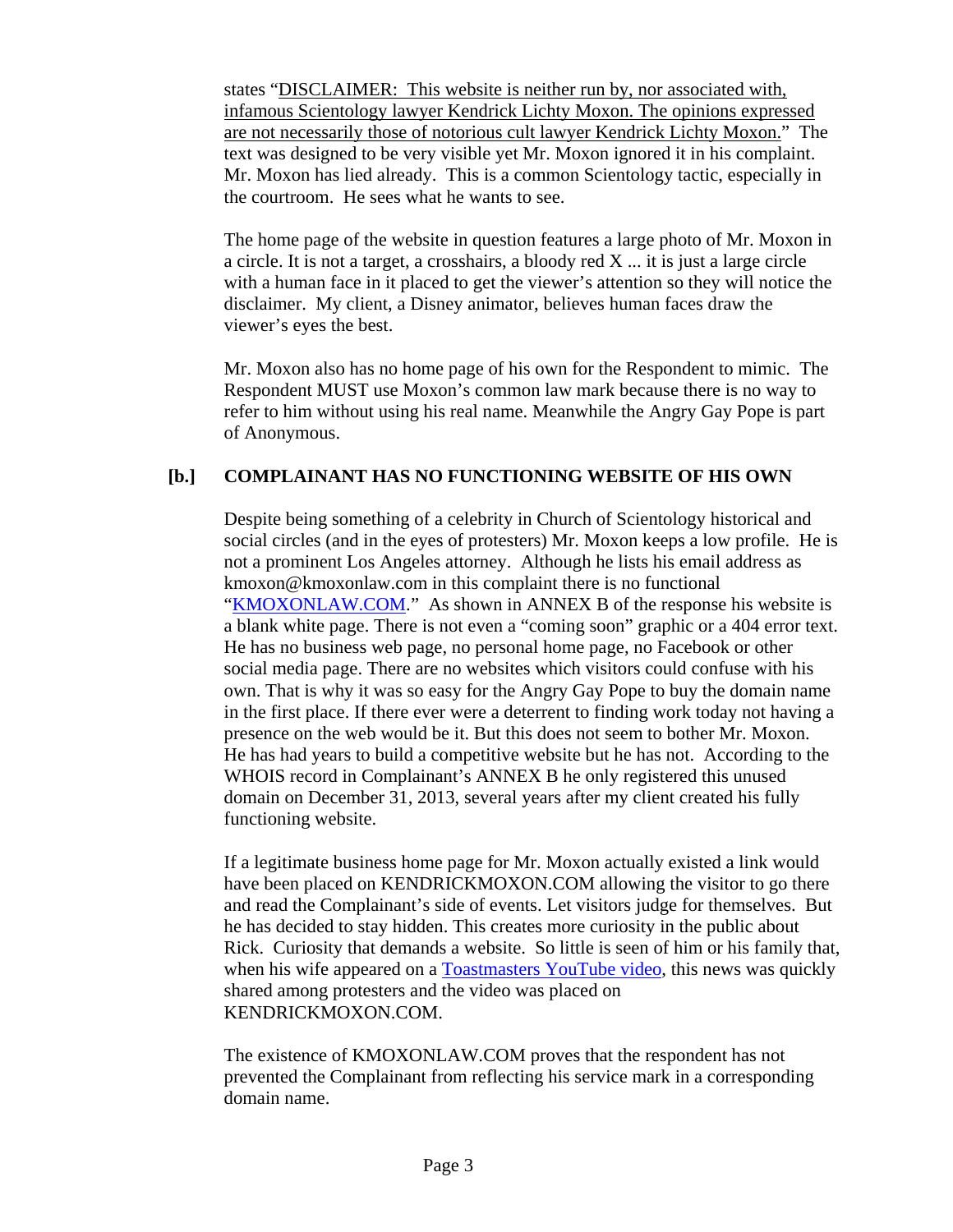The Angry Gay Pope's website home page (index.html) he personally wrote for KENDRICKMXON.COM has almost 400 lines of code, uses cascading style sheets and includes unique photos taken by the Respondent. As a Disney animator he has included multiple 3D rendered images and a Flash animation of a 3d Scientology "double cross" morphing from pristine to rust encrusted.

By contrast, the brief source code of lawyer Kendrick Moxon's own "website" the Pope was accused of copying is as follows:

```
<!DOCTYPE html PUBLIC "-//W3C//DTD XHTML 1.0 Transitional//EN" 
                "http://www.w3.org/TR/xhtml1/DTD/xhtml1-transitional.dtd"> 
<html xmlns="http://www.w3.org/1999/xhtml" > 
<head id="ctl00_Head1"><title> 
                kmoxonlaw.com 
</title> 
<style type="text/css">body{margin:0;padding:0;}img{border-style:none;}#container 
               {background-color:#FFF;}</style> 
</head> 
<body> 
<div></div> 
  <script type="text/javascript" src="http://ak2.imgaft.com/script/jquery-
               1.3.1.min.js"></script> 
   <img id="impspacer" alt="" height="1" width="1" /> 
   <script type="text/javascript" language="javascript"> 
                var impspacer = document.getElementById('impspacer'); 
                if (impspacer) { impspacer.src = 
                '/img.aspx?q=L3MkWGAkAmDmAmD4BGL1AGD3AQN0AQxlBPHlAz
               pyZ3RmAwtyZwMyWGAkWGV2ovHmpGNyZwMwWGAkZPHlAzIzWG
               AkZPHlAzLyZ3RyZwMyMlHmpGVjZGDjBQN4ZGxlBQR0WGV2L3xy
               Z3RkWGV2qTpyZ3RyZwM4WGAkWGV2MzqjWGAkZPHlAz56WGAkZ
               PHlAzMjWGAkZmVkWGV2nT5aWGAkZFHlAaOjWGAkYF0yZwMwn
               PHmpGN=-1'; } 
   </script> 
<!-- pageok --> 
<!-- 02 --> 
<!-- 368 --> 
<!-- 7.12--> 
<!-- Copyright --> 
</body> 
</html>
```
#### **[c.] MOXON'S CHURCH SPONSORS NASTY HATE PAGES AGAINST THE RESPONDENT AND ENTIRE HATE WEBSITES AGAINST MANY OTHERS**

 The Complainant believes that "*The Respondent's conduct evidences a malicious, vindictive and purposeful campaign intended to embarrass, discredit, and defame the Complainant and to vitiate, dishonor, and impair the reputation and goodwill of the KENDRICK MOXON service mark.*"

 My client feels that his website hosts mostly a collection of unchanging photo galleries and brief textual updates regarding what the Church and Mr. Moxon are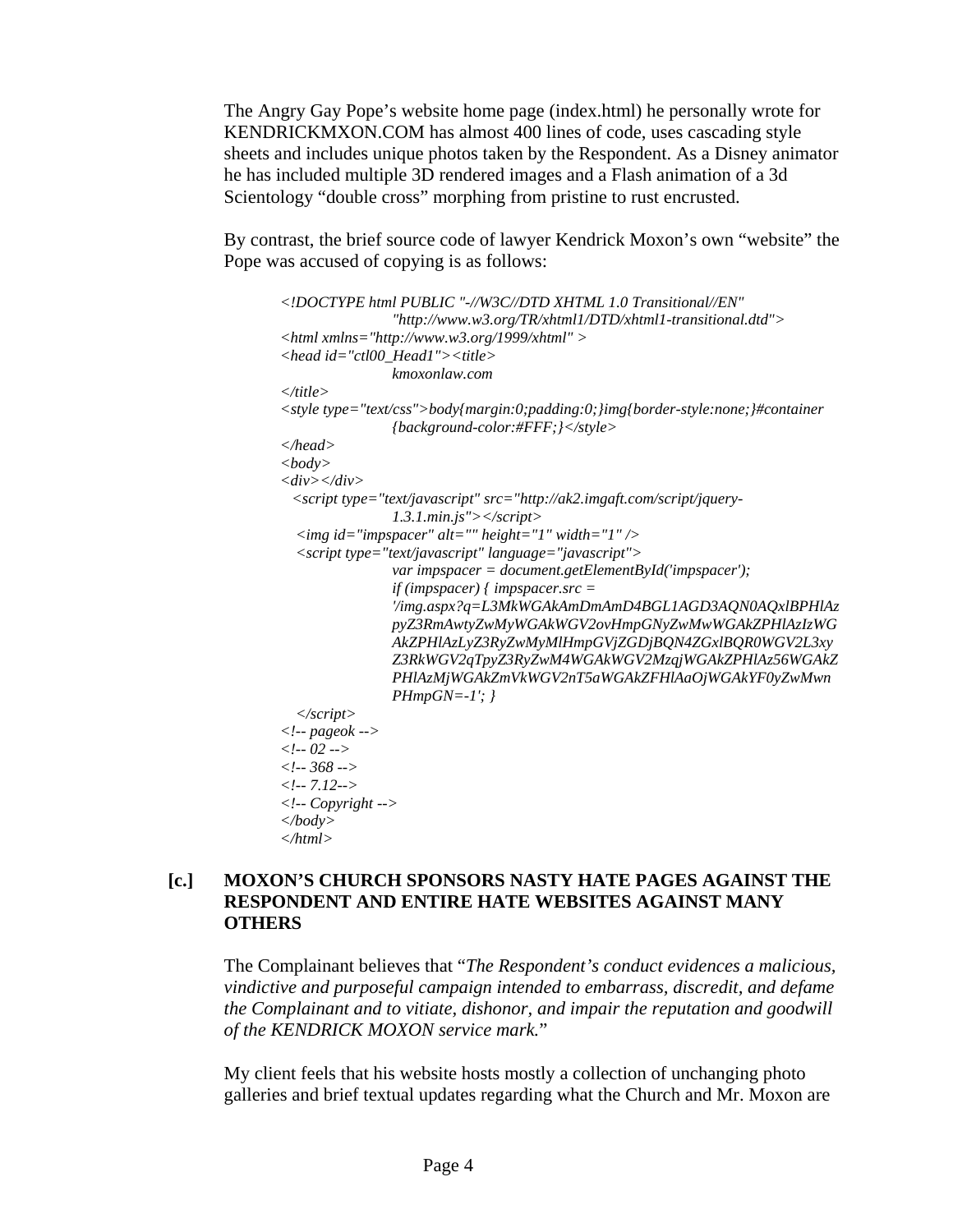up to. It is not the fault of the Angry Gay Pope that Carla Moxon is a member of Toastmasters and they post videos on YouTube. The complainant is referred to by the Pope as "infamous," "notorious," and "cultist" but Mr. Moxon errs again when he claims "*Information on the Website is, in fact, highly libelous, from allegations that Mr. Moxon is "America's worst attorney" to allegations that he is a murderer.*" A quick look at the complainant's own ANNEX H shows that my client writes "America's worst attorney?" ending in a question mark thus leaving it up to the reader to decide. And the Pope's website claims that he attempted to enforce Scientology's well known Sea Org pro-abortion policy on his unborn granddaughter, a Sea Org member. That is hardly murder.

 Compare my client's KENDRICKMOXON.COM pages in ANNEX C with the childish websites in ANNEX E. These are the Church of Scientology's own hate pages against its critics and, especially, against it's former members who fight the Church after leaving (aka apostates). Several hate pages featuring my client call him a "conman," "Myers, a proud stalker," "I'm an alcoholic, I'm a pothead, I'm a crystal meth addict, I taken (sic) donation without so much as a "thank you" email ... I suck in donations and spend them on booze, pot, crystal meth and more! I can't wait to be arrested so I can get 'prison buttseks.'"

 Despite this online negativity my client has never tried to have these hate pages taken down. In fact he finds them highly amusing and wishes there were more of them. But the Church knows that my client will use any attention they give him to his own advantage. Therefore hate pages against him are much rarer than hate pages attacking actual ex-Scientologists. Those are much more common. There are at least 38 often redundant hate sites listed on a hate page for whistle blower Marty Rathbun alone.

 As a long time critic of COS the Church even includes myself, Graham Berry, in their hate pages. I am referred to on a hate site in ANNEX E as "an unemployed attorney. He stated under oath, in a court of law, that his psychiatric problems, alcohol dependency and treatment prevent him from practicing law." And much worse has been said about me in court where such statements actually matter.

 But the most hideous hate pages are not reserved for Anonymous protesters or long time critics. Ex-VIP members like Marty Rathbun, Karen De La Carriere and many others have been victimized by multiple hate pages and domains. They are impersonated on message boards. Their homes are visited by camera toting goons and the videos uploaded for public consumption. The Church's pages go so far in mimicking other people's sites that it is very hard to tell the real Marty Rathbun protest site from the fake Anti-Marty Rathbun site COS created. That website was an attempt to "Google bomb" Church whistle-blower Marty Rathbun and associate his name in net searches with the word "sociopath."

#### **[d.] RESPONDENT IS MAKING A LEGITIMATE NON-COMMERCIAL AND FAIR USE**

 Respondent is making a legitimate noncommercial and fair use of the domain name, without intent for commercial gain to misleadingly divert consumers or to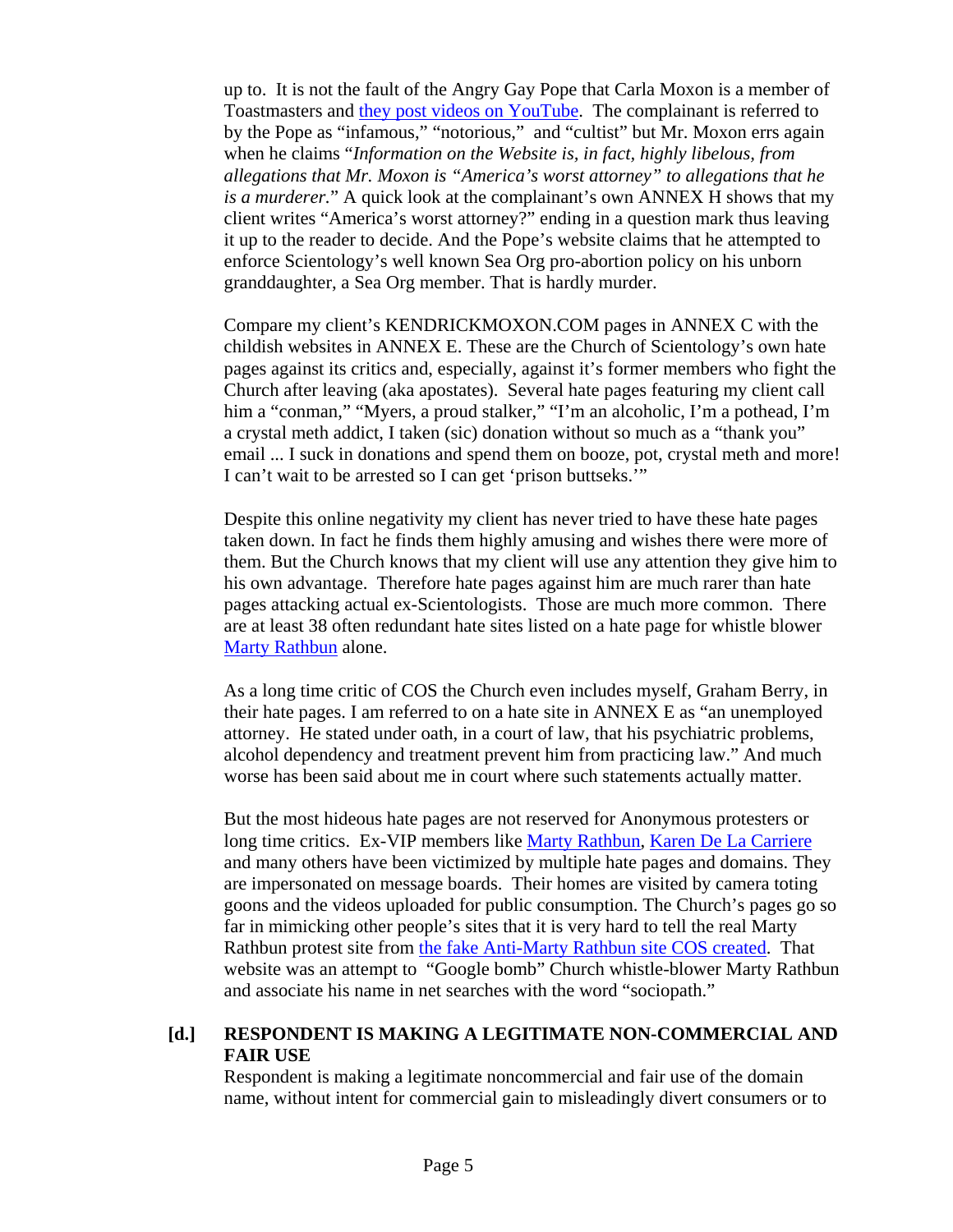tarnish the trademark or service mark at issue. When KENDRICKMOXON.COM was first written it contained a PayPal link through which the Angry Gay Pope took donations. When Church legal representative Ava Paquette complained of this tactic, as shown in ANNEX C, the donation link was immediately removed. Since that time in 2010 my client has made no commercial gain from this website. It actually costs him time and money for hosting, domain name ownership, domain name defense, content creation, research and editing.

 But my client selflessly feels that the effort and expense is worth it in order to educate the public about Kendrick's actions and the actions of his Church. AGP offers no goods or services. The website is free. Therefore he could not make commercial gain or misleadingly divert consumers. He is not advertising the website or attempting to divert visitors from Kendrick Moxon's blank web page. Mr. Moxon, likewise, has made no attempts to develop or promote or drive traffic to his website KMOXONLAW.COM. Until my client received the complaint which featured Mr. Moxon's email "kmoxon@kmoxonlaw.com" the Pope had no idea Mr. Moxon even had a website.

# **[e.] LATENESS OF COMPLAINT**

This complaint has been filed very late. Almost four and a half years late. The complainant's ANNEX A contains the creation date of the WHOIS record: *April 14, 2010*. Shortly after that the pages were posted for public consumption. If the existence of KENDRICKMOXON.COM was such a burden to the complainant then why did he wait over four years to take more action? Especially if, as alleged, "*The Respondent's unlawful conduct has and will damage the Complainant through the loss of customers, profits, business, and good will.*"

As indicated above, Mr. Moxon works primarily from the Church of Scientology Office of Special Affairs located at 6331 Hollywood Boulevard, Los Angeles. The Office of Special Affairs has an entire team of staff monitoring the Internet 24/7 for any reference to the Church or its associates such as Mr. Moxon. He would have known very quickly, and certainly the same day, my client's website KENDRICKMOXON.COM was unveiled.

 At the time of the website's début on April 14, 2010 one of the Complainant's legal colleagues in Scientology's Office of Special Affairs was Ava Paquette. This attorney sent out so many letters and emails threatening court action against websites criticizing COS that a term called the "Avagram" was coined. According to UrbanDictionary.com an Avagram is a "nasty lawyer letter from \$cientology lawyer Ava Paquette." Few barristers manage to generate their own defining Internet meme and yet a Google search of "Avagram" brings up 23,000 results. See APPENDIX H.

 If KENDRICKMOXON.COM's ownership was so toxic that it was handled by someone so openly litigious then why didn't Mrs. Paquette take further action in 2010?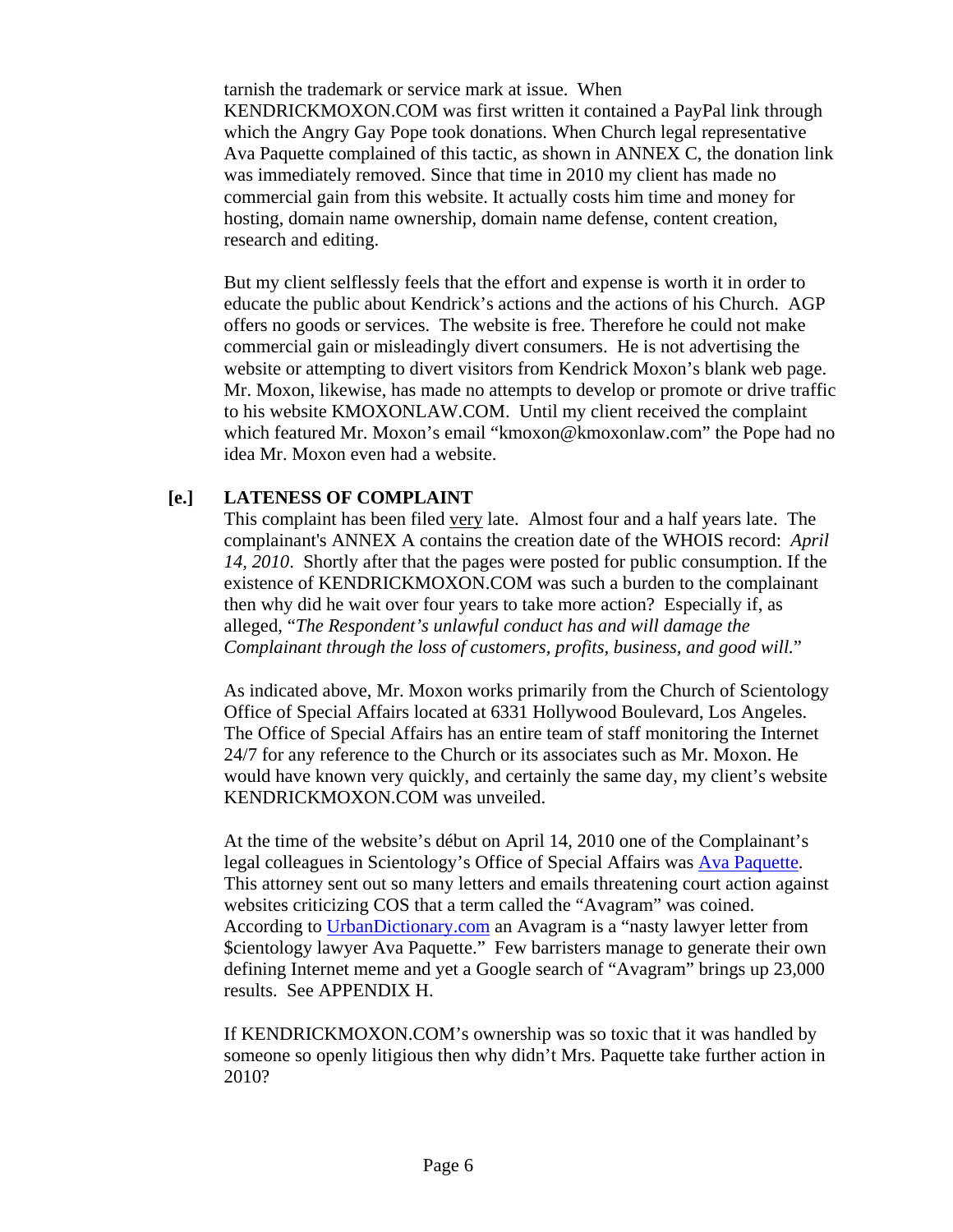However, all she did was contact my client and demand changes. Some of those changes she requested on behalf of the Complainant were made as shown in Respondent's ANNEX C. No further threats against the website were received. This puzzled my client as he expected the Church of Scientology, famous for it's instanteous aggressiveness in all arenas, to more vigorously fight the existence of the website at the time of its inception. The Complainant (an attorney) and his attorney's subsequent inaction and implied acquiescence estops him from any relief now even if he had made a persuasive case which it is submitted he has not.

 KENDRICKMOXON.COM is registered to the Angry Gay Pope until the year of our Lord *Anno Domini* 2018 .

#### **[f.] WEBSITE POSES NO JEOPARDY TO COMPLAINANT'S CAREER**

 This website was not designed to prevent the Complainant from conducting his business. It was designed to facilitate the Angry Gay Pope's first amendment rights as against Mr. Moxon's work on behalf of the church to squelch the first amendment rights of those critical of the church and certain of its policies and practices, and those of its agent such as the Complainant, against critics such as the Angry Gay Pope. Indeed, there is little chance that "*Respondent's [alleged] unlawful conduct has and will damage the Complainant through the loss of customers, profits, business, and good will – as well as by damage to the Complainant's reputation and diluting the Mark itself.*" Mr. Moxon is one of the Church's longest serving internal lawyers, having been with the group since the 1970's and a participant in the church's "Operation Snow White." It was the largest known criminal infiltration of the U.S. government. Significantly, the Complainant was named as an unindicted co-conspirator in the resulting criminal prosecution which resulted in eleven leading church executives going to federal prison (U.S. v. Mary Sue Hubbard). This is revealed in Moxon's own ANNEX G, the Wikipedia article about him.

 The Complainant states that "*The Complainant Kendrick Moxon is a prominent attorney in Los Angeles.*" That is an obvious boast because Moxon is not a prominent attorney. He lives within the bubble of the Church and represents it almost exclusively. He is their in-house "attack dog." Mr. Moxon is the Church's main legal aggressor and has a long history of vexatious litigation which has made him many enemies. These and others, such as the media, appear to find KENDRICKMOXON.COM informative.

 Mr. Moxon has achieved lifetime employment with the Church and, though he may occasionally represent others (as alleged in Complainant's ANNEX J), his career with COS is steadfast. As he admitted in his own complaint, the net has "*numerous articles, blog posts, Wikipedia entries, and Internet gripe sites dedicated not just to stigmatizing Mr. Moxon as an archetype of Scientologyrelated aggression, but to the personal ruin of Mr. Moxon and his law practice*." This profusion of Internet hate has not stopped him from practicing law for the Church. The Internet is mostly irrelevant or censored within the Church. Perhaps in the outside world this bad publicity would hinder him if seeking a job with a secular law firm or government agency. COS has a toxic reputation in the legal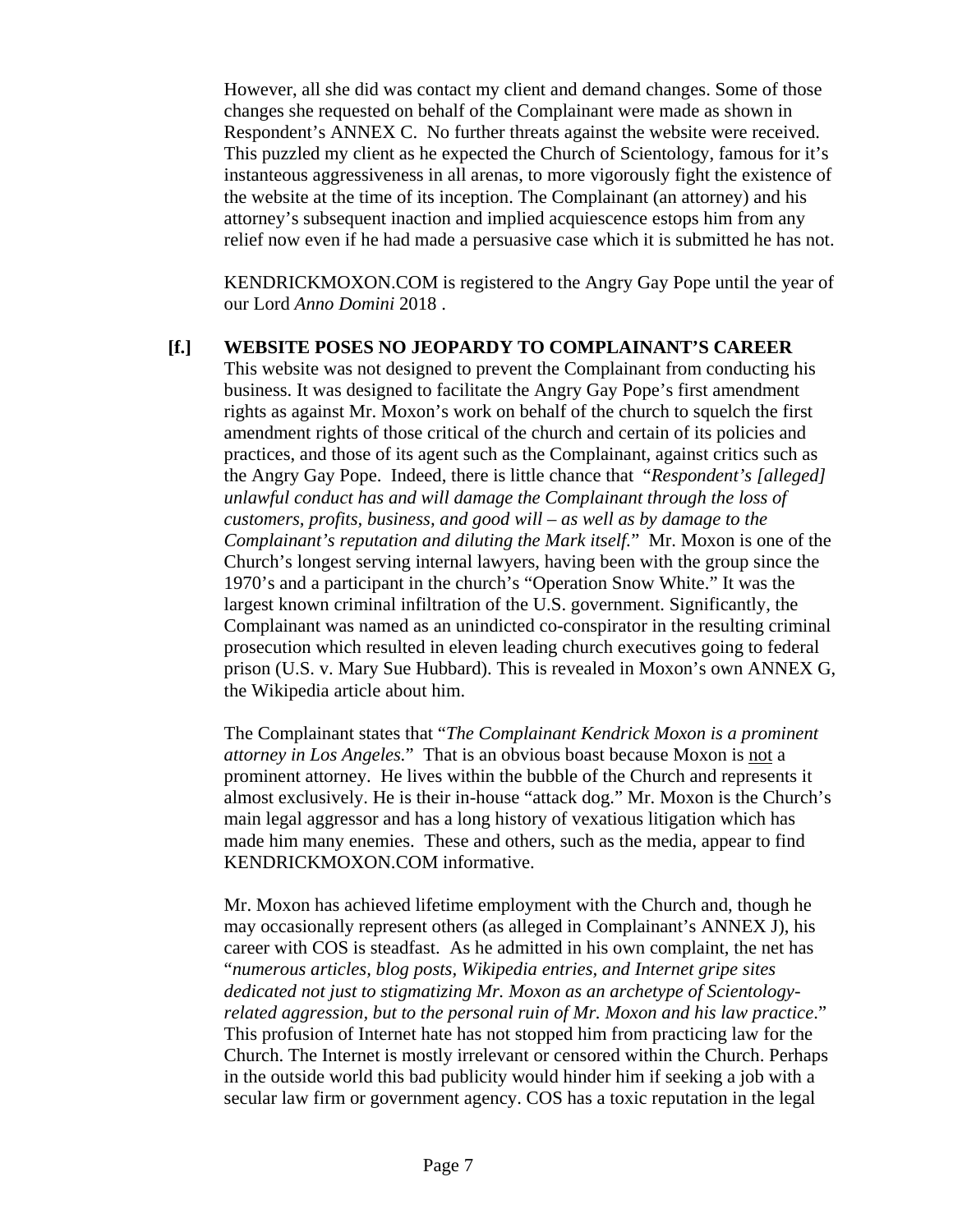arena and there is a host of adverse media regarding Mr. Moxon's past actions – especially against those exercising their first amendment rights against the church and its agents. Accordingly, KENDRICKMOXON.COM is just a symptom of, not a cause, of his infamy. As my client would say, Anonymous does not forget.

#### **[g.] MONETARY COMPENSATION NOT DEMANDED YET COMPLAINANT CLAIMS WEBSITE A DETRIMENT TO HIS INCOME SINCE 2010**

 Although Mr. Moxon complains that the existence of the website in question has caused a "*the loss of customers, profits, business"* he makes no demands for monetary compensation for losses incurred. That is because there were no losses.

# **[h.] PHOTOS AND VIDEOS TAKEN IN PUBLIC**

 The photos and videos of Mr. Moxon linked to on the Pope's website were all taken on public streets. One of the photos taken by my client is even used on Moxon's own Wikipedia entry, as shown in ANNEX G of his own evidence and ANNEX F of my client's. AGP has taken many of the few photos and videos of the Complainant and Ava Paquette which exist. He cannot escape the work of the Pope even on Wikipedia.

# **[i.] ENTIRE WEBSITE A GLORIFIED "LINKS" PAGE**

 As shown in ANNEX D, WEBSITE STATISTICS, the home page of the site in question contains twenty-eight links to other websites, such as Wikipedia, and only four internal links. There is so much negative material about Mr. Moxon on the web that it was not necessary for the Respondent to include them in his own domain. Total internal links are 150, external links 97, a ratio of 1.5/1. It is almost impossible for the Respondent to reduce Mr. Moxon's good will on the Internet via a website because Mr. Moxon has gained no good will there in the first place. Even if KENDRICKMOXON.COM were deleted all the sites the Pope's pages link to would still exist.

#### **[j.] RESPONDENT'S LEGAL ISSUES WITH THE CHURCH IRRELEVANT TO THE DISCUSSION OF KENDRICKMOXON.COM**

As a participant with the worldwide Internet activist group Anonymous, my client has had multiple legal incidents with the notoriously litigious Church of Scientology. However, these are completely irrelevant to this discussion as none of them involve KENDRICKMOXON.COM. Even Mr. Moxon himself is involved in the cases only tangentially as the legal representative for the Church. Nevertheless, in true Scientology style Mr. Moxon has used 17 pages of Annexes (C through E) attempting to smear my client via legal records. Mr. Moxon does not even begin to discuss the website in question until his Annex H, preferring instead to smear my client for many pages first. The shirtless photos of him talking to Scientology worker Lissa Uvizl were taken during a completely innocent incident the Church used as an excuse to get a restraining order against the Pope. The entire harmless 2008 incident is available for viewing here. A picture of him shirtless on the last page of the Complainant's ANNEX D shows my client at a later time standing hundreds of miles away from the previous photos and is not interacting with anyone.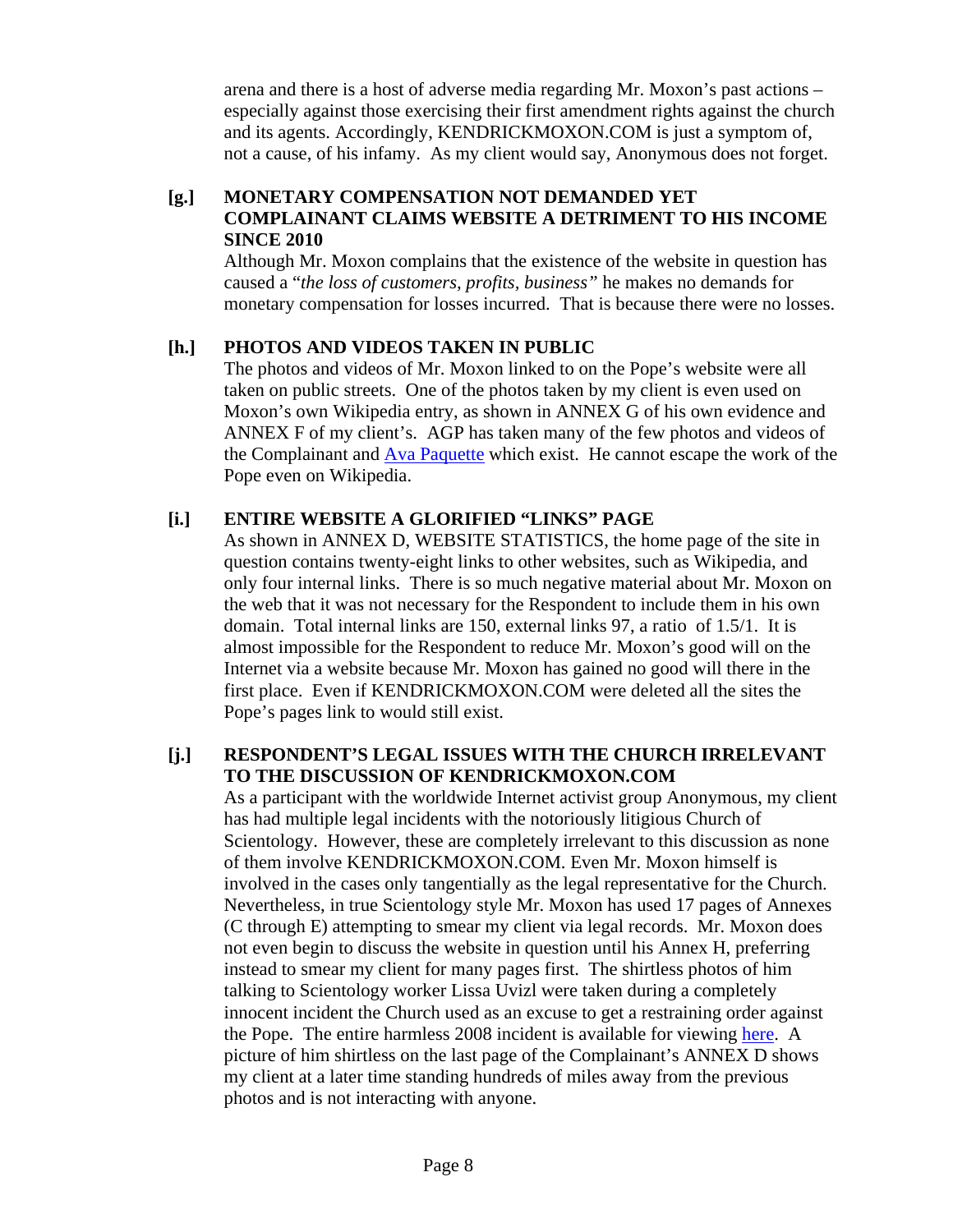My client considers his actions either lawful or legitimate civil disobedience such as shouting outside a Scientology school to publicize the Delphi Academy's dangers, or stepping on the Church's pansy flowers to force the police to show up and protect protesters.

Nonetheless, none of those events occur on KENDRICKMOXON.COM because the web page is about Moxon, not my client. My client's legal issues are therefore irrelevant here.

# **[k.] ANGRY GAY POPE A LEGITIMATE INVESTIGATIVE JOURNALIST**

 The Angry Gay Pope's absurd name, masked face and rainbow shirt wearing appearance at street protests is not a coincidence. The contrast between how he looks and what he says or does is deliberate. The Church attempts to get the local police to arrest protesters. Anonymous members are portrayed as terrorists. If the police feel pressured to arrest someone for "terrorism" it will be extra-humiliating for them to do it while the suspect is dressed like a clown and surrounded by friends with camera phones. Despite the name and appearance my client has taken photographs of the Church of Scientology which no one else has. His work appears on Wikipedia, in documentaries broadcast in Germany, France, Australia and more. Concurrently with his incarceration the **British DailyMail.com** posted an article quoting him and re-posting photos my client took of the Church compound at Twin Peaks, San Bernardino CA in 2010.

 My client is not the abusive scofflaw Moxon portrays him as. Previous to protesting the Church in early 2008, and being stalked by Mr. Moxon and his henchmen (who include off-duty police officers and former FBI agents), the Angry Gay Pope had had no legal encounters. He was a Disney animator and, in 2010, became an Emmy award winner working for Steven Spielberg and Tom Hanks on HBO's "The Pacific," a project highlighting our nation's veterans. Had his job not been outsourced he would still be doing that instead of devoting his time to investigating the Church of Scientology. But, because he has time on his hands, he devotes himself to this charity work.

#### **[l.] MY CLIENT HAS NO INTEREST IN SELLING KENDRICKMOXON.COM**

As Mr. Moxon correctly documents in his ANNEX F, on December 30, 2012 he suddenly made a \$3000 offer for the website and wanted to purchase it "before the year ends" aka the next day. My client found this timing suspicious and the amount too low even when Mr. Moxon raised it to \$3,400. My client knows that the Church of Scientology has many tax breaks ands a lot of money while the Pope himself must pay taxes and is often a "starving artist" working in film. He felt he could not look himself in the mirror and say he had sold out to the Church (as so many others have) for a paltry sum. That \$3,400 doesn't even cover the many weeks he spent writing the website, taking photos and videos, generating artwork and animations and documenting his subject. Mr. Moxon made that offer nearly two years ago. He has clearly sat on and waived whatever rights and remedies he claims to have, and which are contested.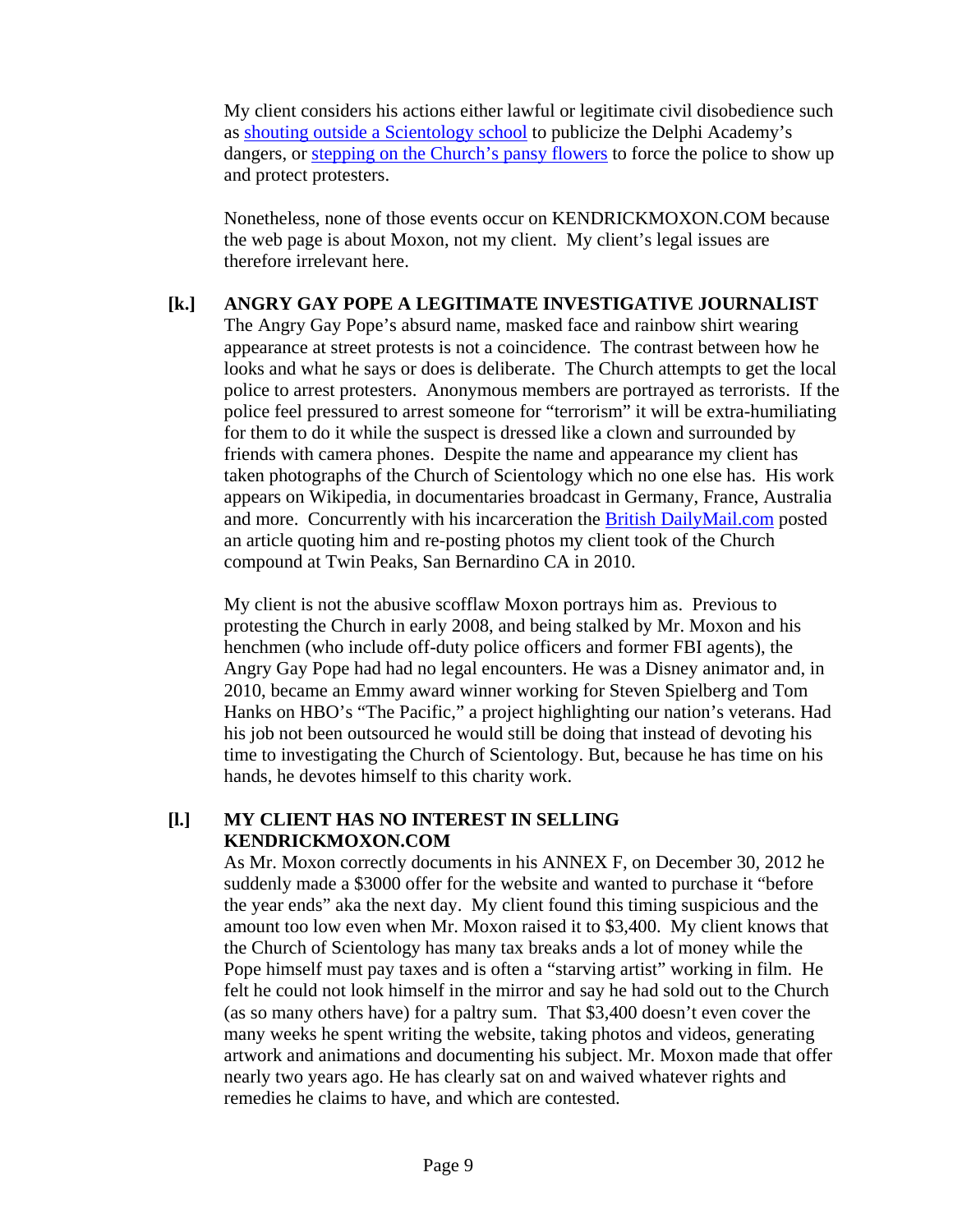#### **[m.] SCIENTOLOGY IS MR. MOXON'S RELIGION AND HE SHOULD NOT HAVE TO RESORT TO "WOG" LAW**

In June 2014 (as seen in Respondents ANNEX C) KENDRICKMOXON.COM reported that the Complainant had achieved one of the highest levels of Scientology study, Operating Thetan level seven (OT7). Non-Scientologists are called "wogs" just as Jews refer to non-Jews a "gentiles."

The IRS determined the Church of Scientology to qualify for section 501 (c) (3) tax exempt status. .

The following paragraphs are written using Scientology jargon as it would be remiss not to discuss KENDRICKMOXON.COM within the viewpoint of Scientology itself.

*It's understandable that Mr. Moxon has felt enturbulated by the white PR on this website. Rick is an Operating Thetan Level 7; one of the highest levels of Scientology public achievement. However, as stated on the site, "Kendrick Moxon is not at cause over this website."* 

*At his level of achievement LRH's teaching should have given Rick more control over the whole track. It has been over four years. By now he should have gone back on the time track and prevented AGP from buying the website in the first place. End of comm line.* 

*Obviously unable to do this, he should repeat those courses over again at full charge.* 

#### **[n.] CONCLUSION**

 I hope that the member of the administrative panel responsible for reviewing this complaint finds it an interesting, even entertaining diversion from their usual cases. I hope you discuss it with your colleagues.

 This is a simple case of a participant in *Anonymous vs. Scientology*. Regardless of which side you favor now both sides will probably be back before you again ... soon.

 Notwithstanding, the pending Complaint is a transparent attempt to suppress the Angry Gay Pope's freedom of speech. It is nothing more and should be rejected as such.

#### **[5.] RESPONSE TRANSMISSION**

The Respondent asserts that a copy of the Response, as prescribed by FORUM's Supplemental Rules, has been sent or transmitted to the Complainant, in accordance with Rule 2(b). Rule 5(b) (vii); FORUM Supp. Rule 5.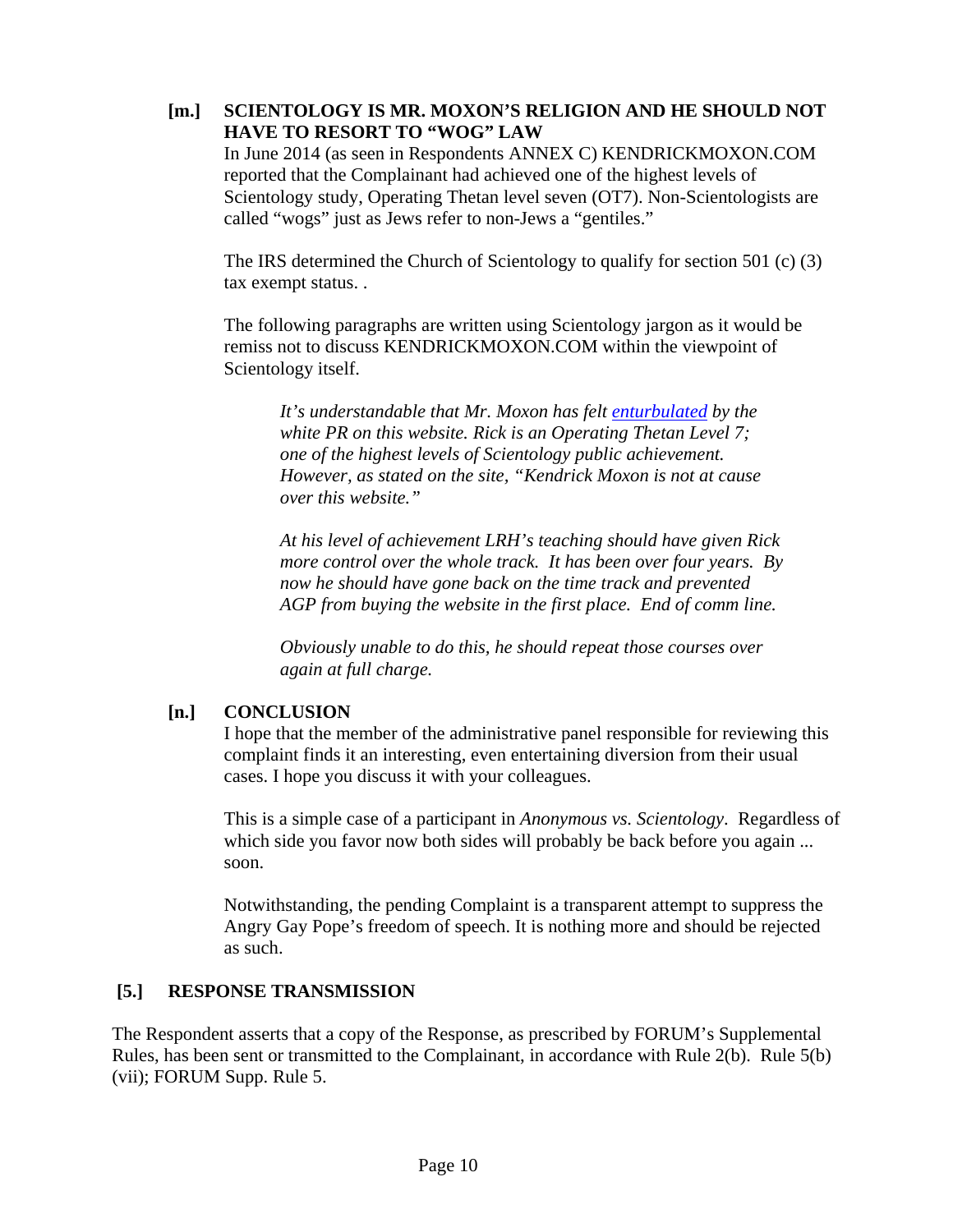[6.] The Respondent respectfully requests that the Administrative Panel denies the remedy requested by the Complainant.

# **[6.] CERTIFICATION**

Respondent certifies that the information contained in this Response is to the best of Respondent's knowledge complete and accurate, that this Response is not being presented for any improper purpose, such as to harass. And the assertions in this Response are warranted under these Rules and under applicable law, as it now exists or as it may be extended by a goodfaith and reasonable argument.

> Respectfully Submitted, DONALD MYERS aka the "ANGRY GAY POPE" by his attorney

 $\overline{\phantom{a}1}$ 

GRAHAM BERRY *ATTORNEY AT LAW*  3384 McLaughlin Ave. Los Angeles, CA 90066 Telephone: (310) 745-3771 E-Mail: grahamberryesq@gmail.com

Dated: August 16, 2014